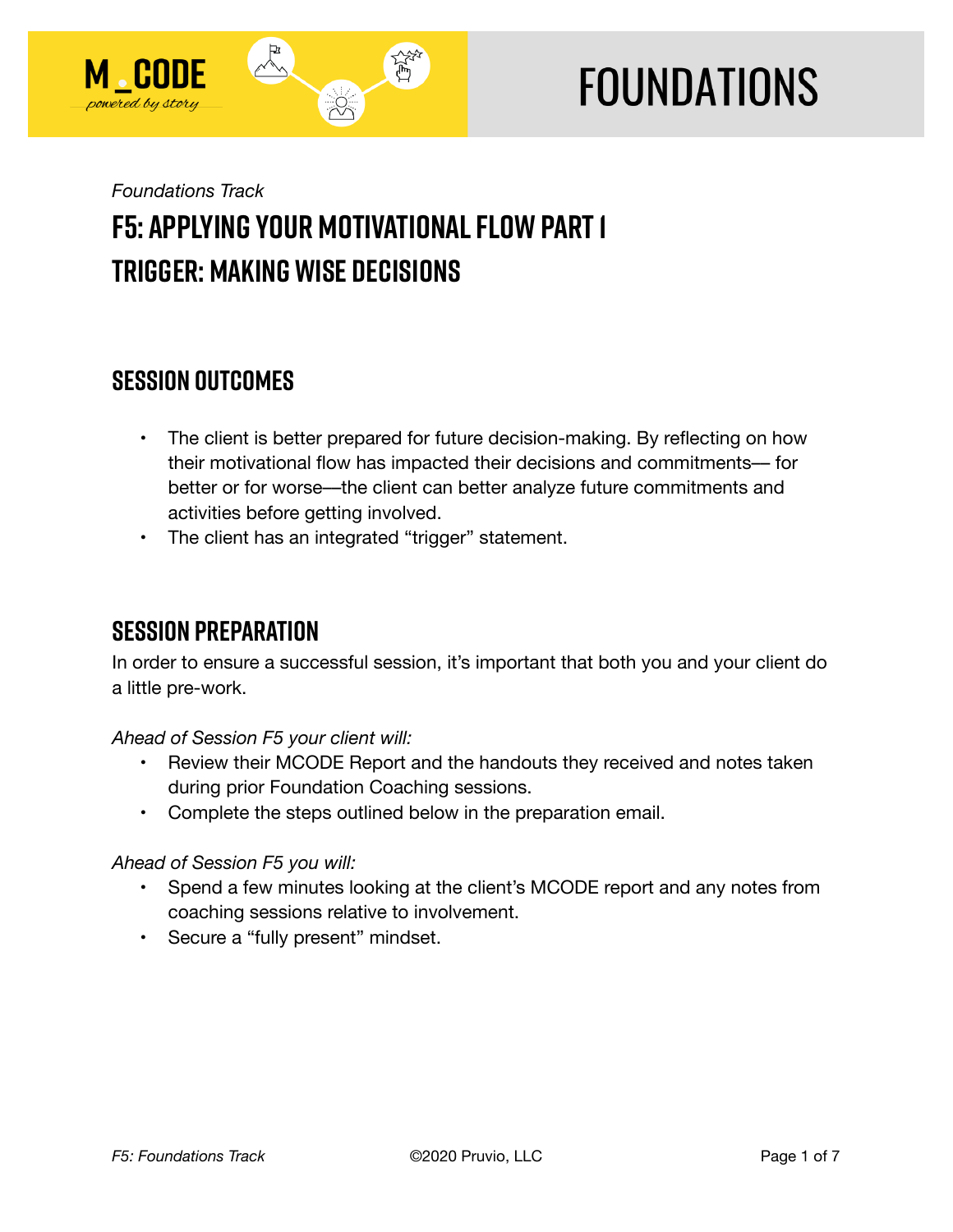## **Communication**

One week ahead of the appointment send an email message similar to this to your client:

*Greetings \_\_\_\_\_\_\_\_,* 

*I'm looking forward to connecting again with you in this session (F5) of the MCODE Foundations Coaching Track. Our next coaching session is scheduled on \_\_\_\_\_\_ at \_\_\_\_\_\_ [via Zoom–the link is here] or face to face at [address].* 

*In our last session together we discussed \_\_\_\_\_\_\_, and, in response, you committed to \_\_\_\_\_\_\_\_. We'll begin our next session––before diving into our main topic––with you sharing some of how this commitment is playing out. I look forward to hearing of your progress and any questions you have or challenges you've faced.* 

*Our focus for the upcoming Foundations session (F5) will explore the "trigger" motivation in your motivational flow. Trigger answers the question "Why do I choose to get involved in certain activities?" This will help you make better quality decisions about what you get involved with in the future. In preparation for our next session, I'm asking you to do what we call an "involvement audit". It's quite simple:* 

*Step One: Grab a word document or pen and paper, and make a list of activities you chose to get involved with and why you did. You can go back as far as you want to. The goal is for you to have at least 10 activities on your list, but the sky's the limit. Here are example of activities and reasons for involvement:* 

- *Soccer Team: My parents made me.*
- *Band: I enjoyed playing the flute and had a natural gift to do so.*
- *Joined the Chess Club: I liked winning and my dad and I played chess, so it was a no-brainer for me to conquer my friends.*
- *Enlisted in the Military: I lacked focus, discipline, and a healthy view of self.*
- *Went back to College: I wanted to become highly skilled for my career.*
- *Started Coaching Leaders as a Side Job: I enjoyed developing others and was given the opportunity to coach leaders.*

*Step Two: Once you have your list; make a couple of observations about what got you involved. Write down any themes that you notice.*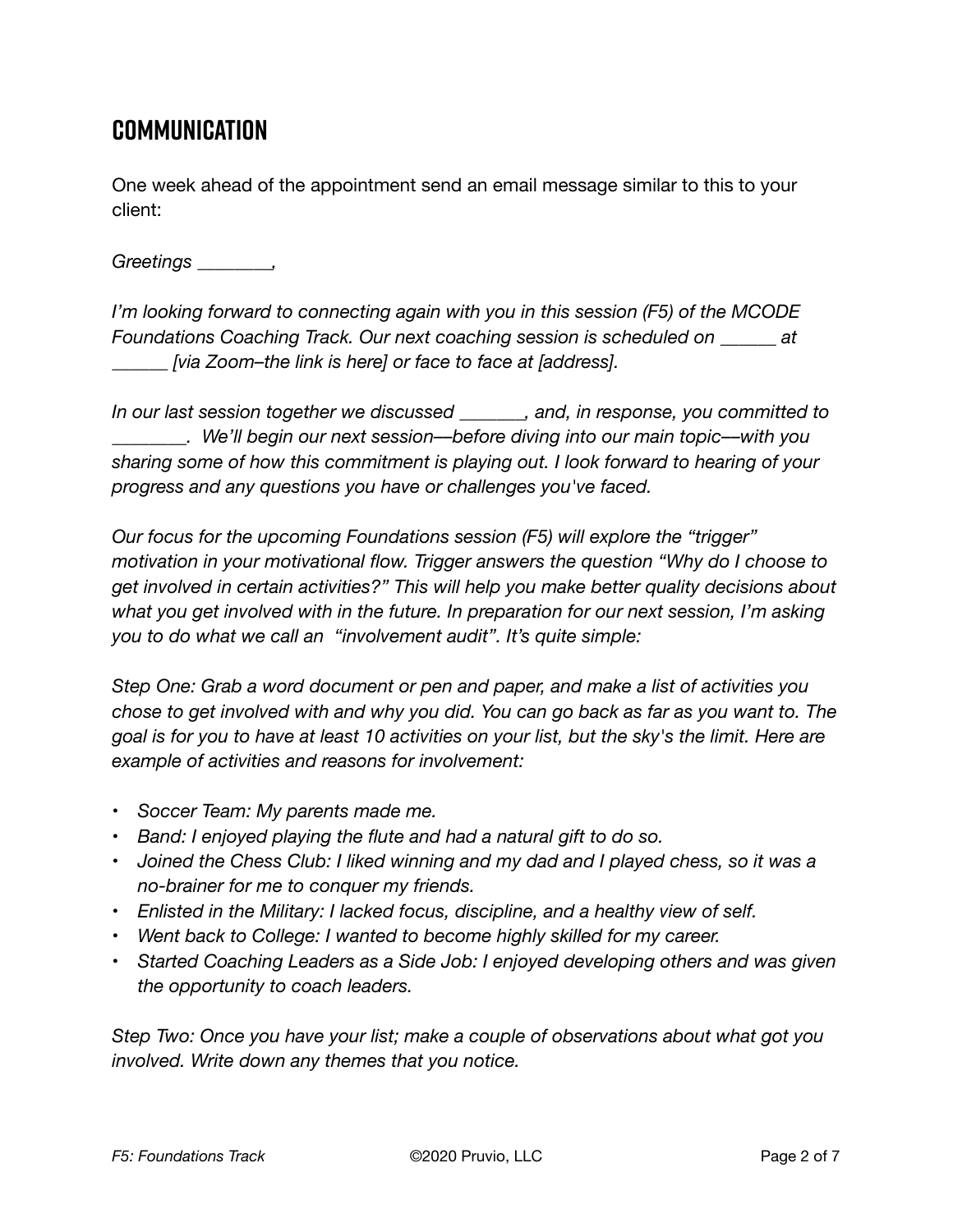*Send me the document, screenshot, or photo of your audit at least one day before our session so I can take a look.* 

*I look forward to our time together.* 

*Sincerely,* 

*\_\_\_\_\_\_\_\_\_\_\_\_\_\_\_\_\_\_\_\_\_\_\_\_\_\_ Certified MCODE Practitioner*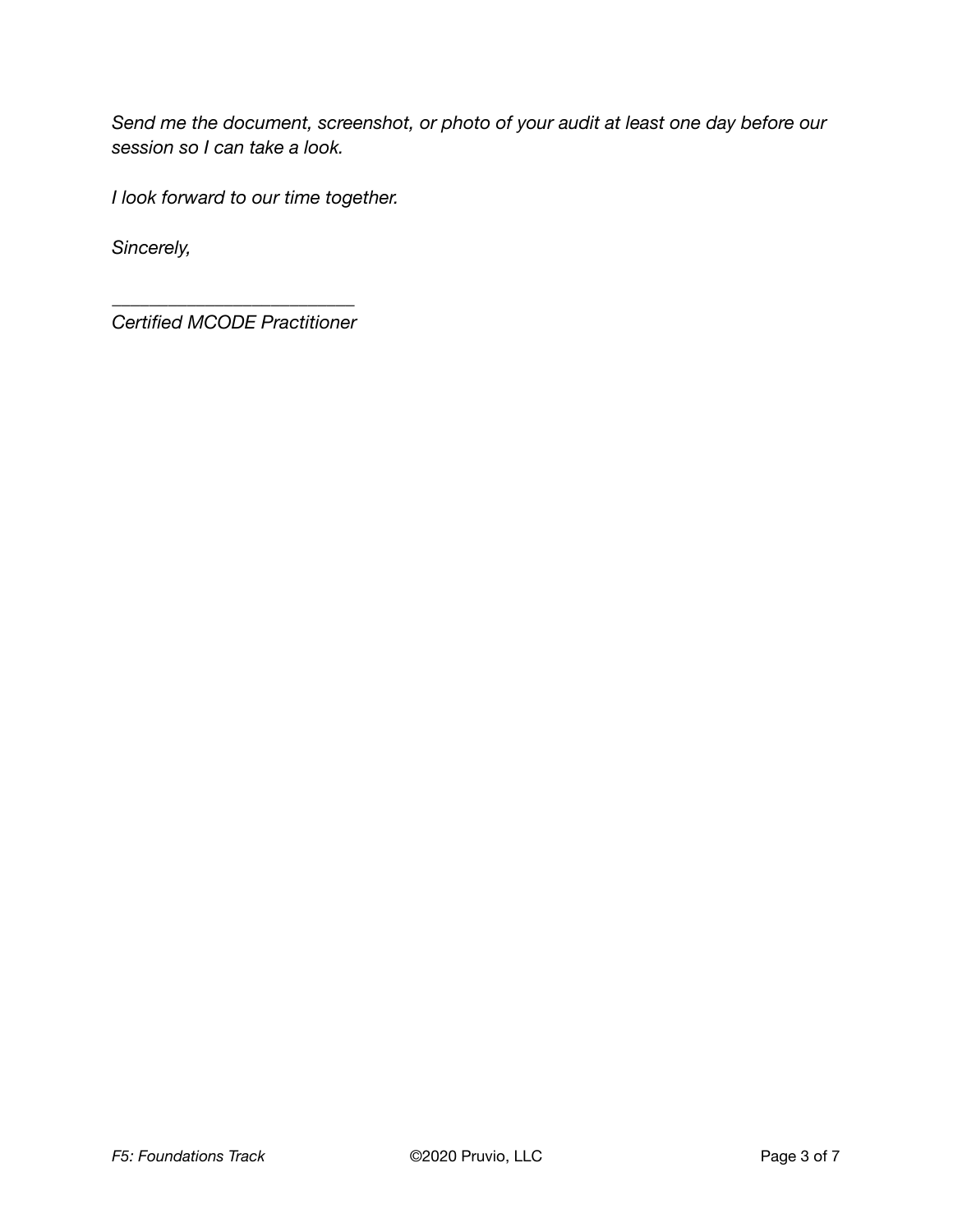## **SESSION OUTLINE**

#### **Meet + Greet [3-5 Minutes]**

*Practitioner Note: Come with something personal to share with your client (no more than 30 seconds of this 3 minute block). Then ask them to share, and follow up with at least one probing question.* 

**Transition [1 Minute]: "**Today we are going to reflect on the "trigger" component of motivational flow. Why you choose to get involved in certain activities. The goal for our session today would be for you to be able to make higher quality decisions about what you should get involved with based on your motivational flow. We had you do an involvement audit; what were your take-away's?"

*Practitioner Note: For every coaching session, whether choreographed like this one or open discussion, you should have the F.L.O.W. coaching model in the back of your mind. Make notes of where you are seeing the energy and "Aha!" moments in the session as potential action items from the W.ork part of the F.L.O.W. model.* 

#### **Consultative Coaching Conversation [5 Minutes]:**

*Practitioner Note: Here you will ask probing questions about their audit. Follow the natural flow of the conversation. Include your observations on the list at a natural break in the conversation.*

Sample questions to probe deeper:

- "What events on this list, if any, did you regret getting involved in? What kinds of things sucked the life out of you?"
- "In which of these did you find the most satisfaction? What in particular about your involvement made it satisfying?" [Listen for connections with motivational flow]

#### **Motivational Flow Themes + Involvement [10-15 Minutes]**

*Practitioner Note: Be sure to have the client's MCODE Report handy for your reference as well as their motivational flow hypothesis.* 

Begin by reviewing TPO discoveries developed during the client's MCODE Impact Session (F1)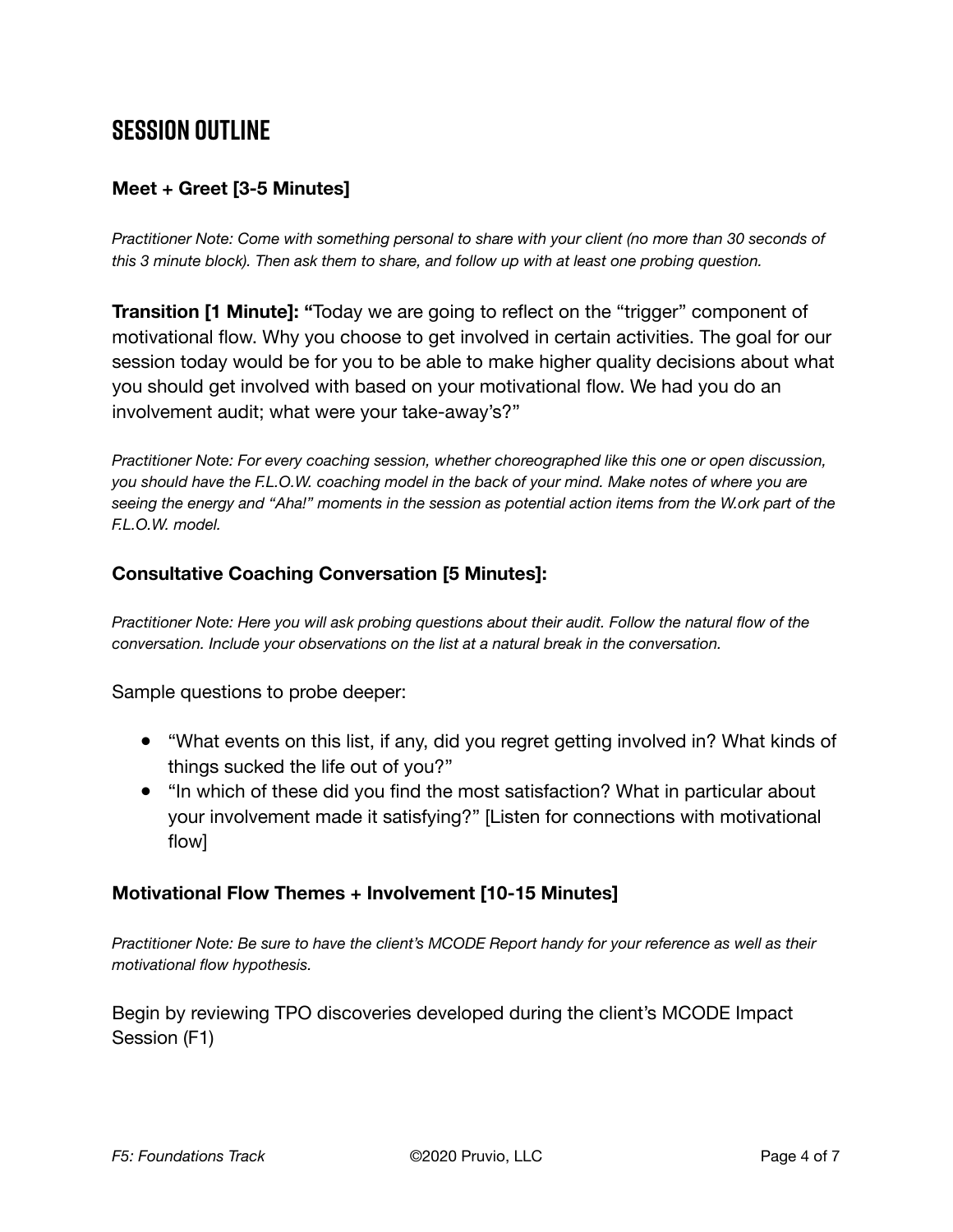- 1. "Let's draw some conclusions about what we've talked about so far. We've heard that what triggered your involvement was \_\_\_\_\_\_, \_\_\_\_\_ and  $\_\_\_\$ ."
- 2. "Let's take a look at your motivational flow:

 $\overline{\phantom{a}}$  . The set of the set of the set of the set of the set of the set of the set of the set of the set of the set of the set of the set of the set of the set of the set of the set of the set of the set of the set o

- a. The trigger motivation we identified in your impact session was
- b. Where do we see evidence of this in the stories throughout your life?
- c. Let's broaden this now to include the other themes from your motivational flow."
- 3. Talk through their motivational flow themes one by one. As you work them through, note how other themes from their top 5 triggered their involvement. You'll often find this to be true since our motivations are integrated. If possible, do your best to begin to develop a first draft of an integrated trigger statement based on the learnings in 1-2. \*Keep this draft as you will be utilizing this for the "Outcome" session.

*Practitioner Note: The long-term goal for motivational flow is to move away from isolated motivations into a fully integrated and customized personal "big idea". Here is one example, but we'll unpack this further in the "outcome" session:* 

Here use your own personal MCODE Report insights / motivational flow pattern as an example for review: "I'll use myself as an illustration. The pattern that describes me best is…

An example of what this looks like follows and is drawn from Brian Williamson:

**Trigger:** Experience the Ideal **Process:** Explore----Comprehend + Express---Excel **Outcome:** Establish

The two ways that I capture this for myself that are personal and meaningful are through my 'big idea' and through my personal brand.

My big idea, based on my stories and motivational flow is as follows:

I want to be my best and build the best. That captures me in a nutshell. The domain I am passionate for expressing this in is my leader and business development work. I am certainly driven to be excellent in what I do, but not in competition with others. The end game for me is in the building into others and organizations.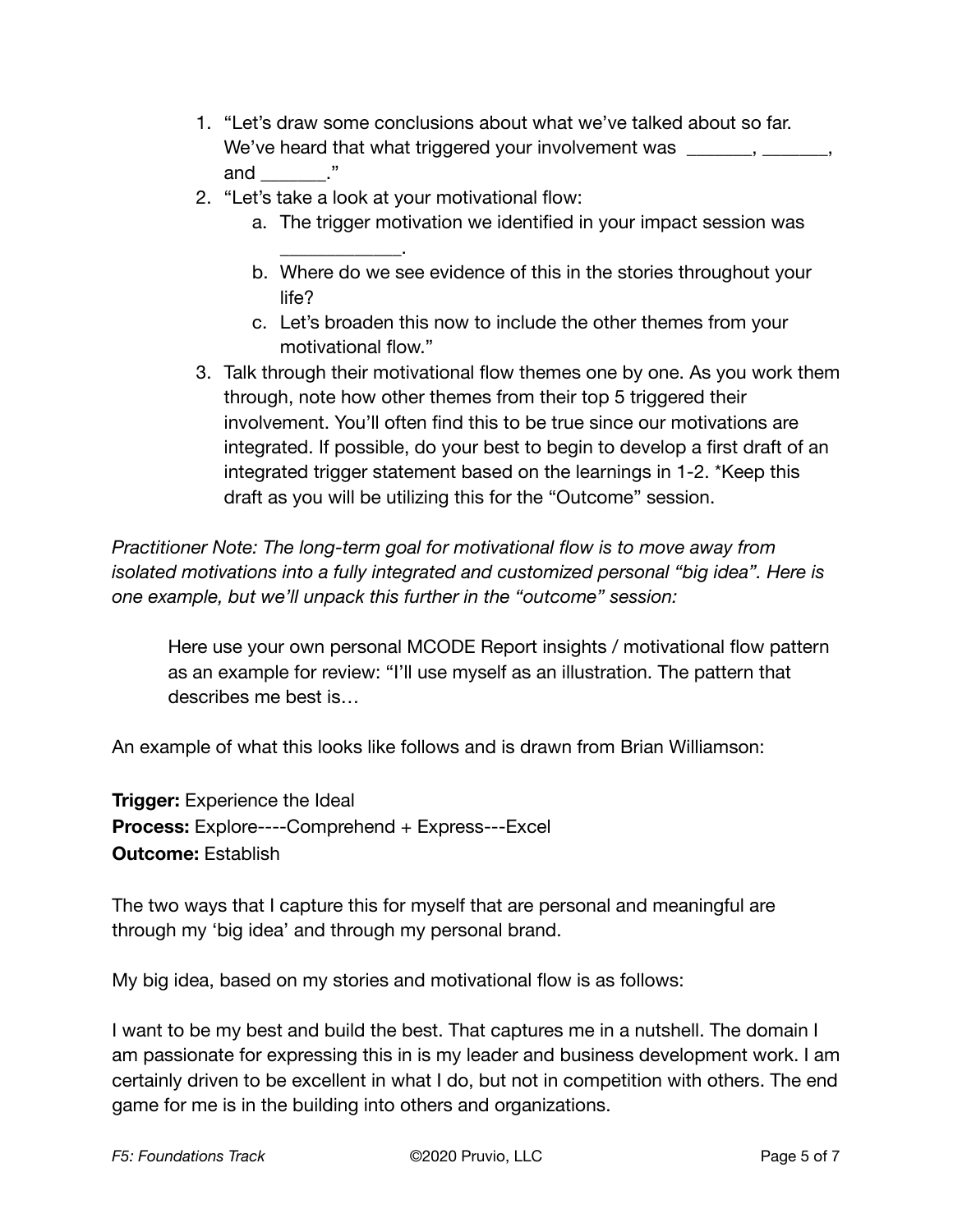My personal brand, based on my PhD work is "The Outlier Leader". It was a big aha for me to see how my motivational flow subconsciously drove my research topic in positively deviant, or "outlier" leaders. I studied leaders who get extraordinary organizational results. AKA: The best of the best, the far right of the bell curve (that's where the positive deviance language comes from). What triggers my involvement in most everything I do is a compelling vision or concept related to leadership, business, or systems.

*Practitioner Note: Keep this patterning process in mind as we go throughout future sessions with this client. This is something you will want to reaffirm again and again in your discussions with this client and with others as well.* 

#### **Current Involvement [25 Minutes]:**

*Practitioner Note: Below are some suggested coaching prompts for this section. You as the practitioner will need to choose which (if any) of these apply to your client's situation. Keep the above themes and conversations in view. Your goal here is to surface the FLO (F.ind Out, L.earn About, help your client O.wn) aspects of the clients current reality.* This section is important as it allows you to coach into their present world.

- 1. In your current role, where do you find yourself involved in things you could have said no to?
- 2. In general, do you tend to get involved in too many things that are outside of your responsibilities? How does your motivational flow inform this?
- 3. What things do you most want to be involved with in the future that as yet simply hasn't been the right time?
- 4. In what areas can you apply the understanding of motivational flow to your current choices about what you get involved with…\*\*
- 5. At work (ie..meetings, voluntary projects, what you say NO to)
- 6. At home (ie..more present with family etc…)
- 7. In leisure (ie..perhaps the client needs to find an area to unleash motivational energy that has not had expression)

#### **Session Conclusion [5 Minutes]:**

Ask the client:

- What was most helpful from our session today?
- Provide a reflective summary of what you heard from the session.